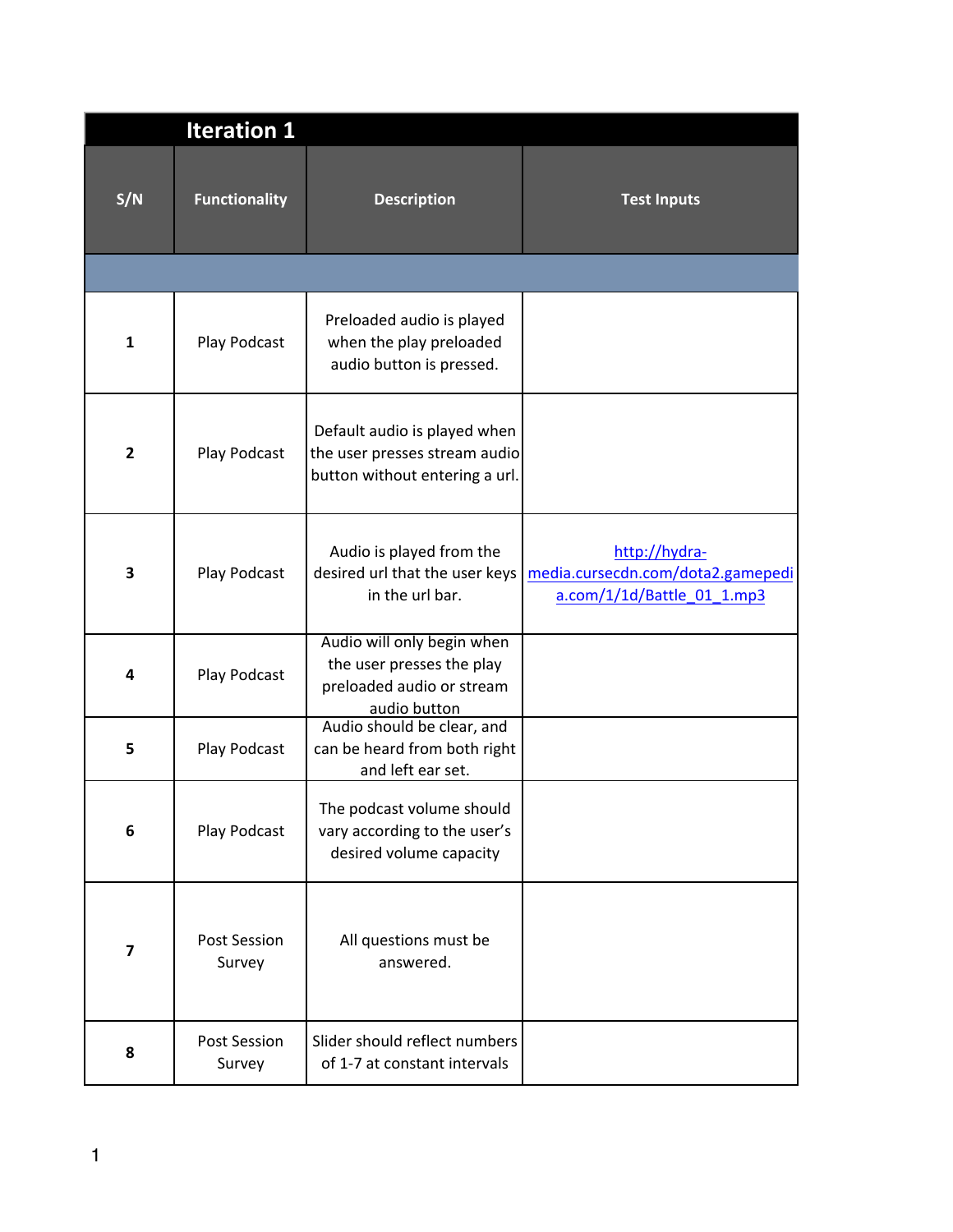|   |                 | User should be presented<br>with two choices of Program |
|---|-----------------|---------------------------------------------------------|
| 9 | View & Register | 1 and Program 2. Upon                                   |
|   | Program         | clicking one, information                               |
|   |                 | regarding each programme                                |
|   |                 | will be displayed to the user.                          |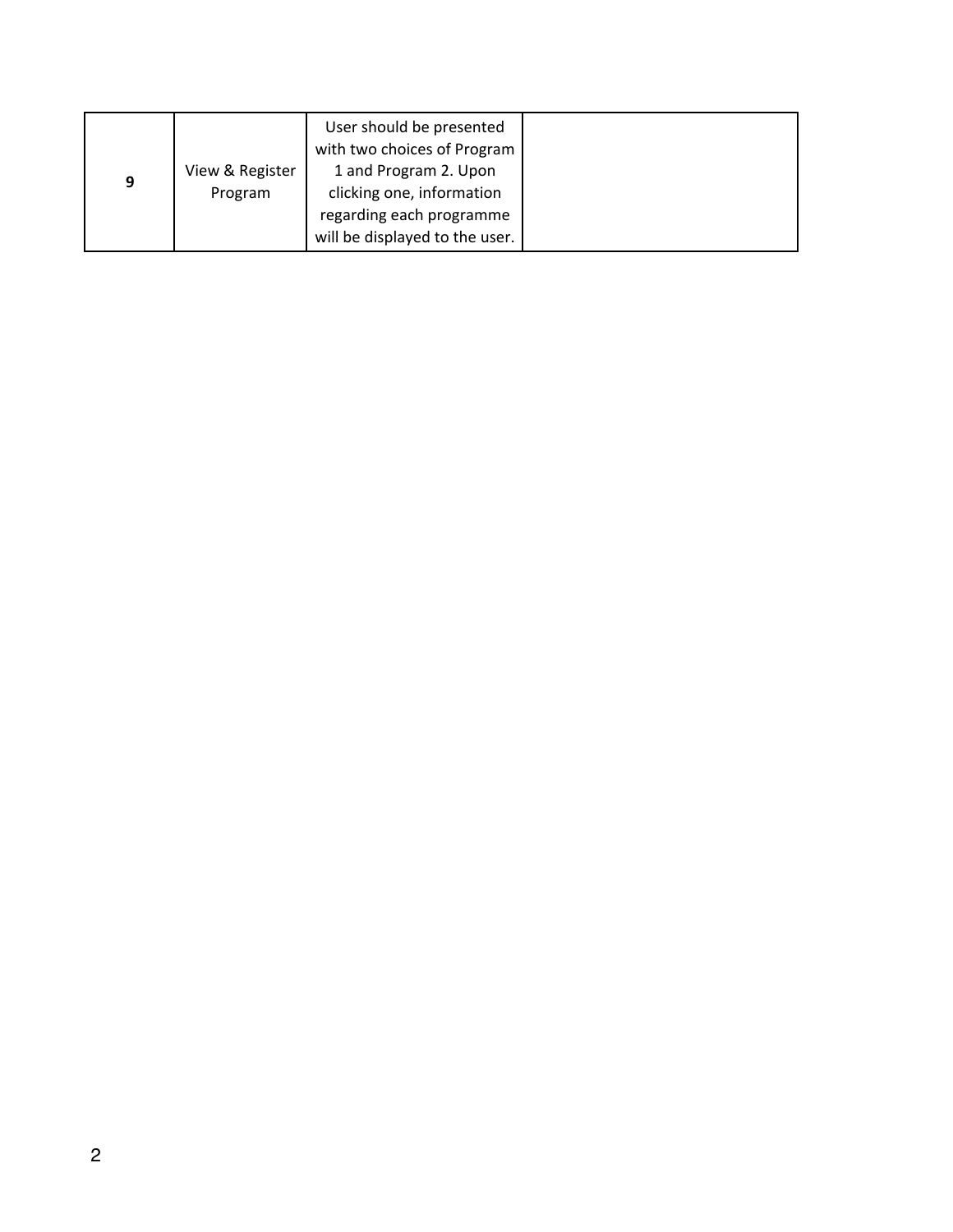| <b>Test Procedure</b>                                                                                | <b>Expected Results</b>                                                                                                                               | <b>Actual Results</b>                                                                                            |
|------------------------------------------------------------------------------------------------------|-------------------------------------------------------------------------------------------------------------------------------------------------------|------------------------------------------------------------------------------------------------------------------|
| Each test is done with the following conditions: 1. closing and reopening app; 2. running same scena |                                                                                                                                                       |                                                                                                                  |
| User presses the play preloaded audio button                                                         | User is redirected to<br>another page indicating<br>podcast playing, and the<br>default podcast is played.                                            | User is redirected to<br>another page indicating<br>podcast playing, and the<br>podcast is played.               |
| User presses stream audio button                                                                     | User is redirected to<br>another page indicating<br>podcast playing, and the<br>default podcast is played.                                            | User is redirected to<br>another page indicating<br>podcast playing, and the<br>default podcast is played.       |
| User keys in url into url bar and presses the stream<br>audio button.                                | User is redirected to<br>another page indicating<br>podcast playing, and the<br>audio from the url is<br>played.                                      | User is redirected to<br>another page indicating<br>podcast playing, and the<br>audio from the url is<br>played. |
| User presses the play preloaded audio or stream<br>audio button.                                     | Audio is played, and the<br>user is redirected to a<br>page indicating podcast<br>playing.                                                            | Audio is played, and the<br>user is redirected to a<br>page indicating podcast<br>playing.                       |
| User plugs in the ear set and presses the play<br>preloaded audio or stream audio button.            | The audio is played clearly The audio is played clearly<br>to both right and left ear<br>sets.<br>The volume of the podcast                           | to both right and left ear<br>sets.<br>The volume of the                                                         |
| User presses the volume up and down button on<br>the phone/emulator.                                 | increases and decreases at<br>a constant rate according<br>to the user's volume<br>choice.                                                            | podcast increases and<br>decreases at a constant<br>rate according to the<br>user's volume choice.               |
| User does not use the slider to give a value to the<br>post survey questions.                        | A pop up asking the user<br>to provide feedback on all<br>questions will appear. Red<br>markers will appear on<br>questions which had no<br>feedback. | No response given                                                                                                |
| User slides post session survey number bar.                                                          | Numbers 1-7 should all be Numbers 1-7 should all be<br>reflected as possible<br>choices for answering.                                                | reflected as possible<br>choices for answering.                                                                  |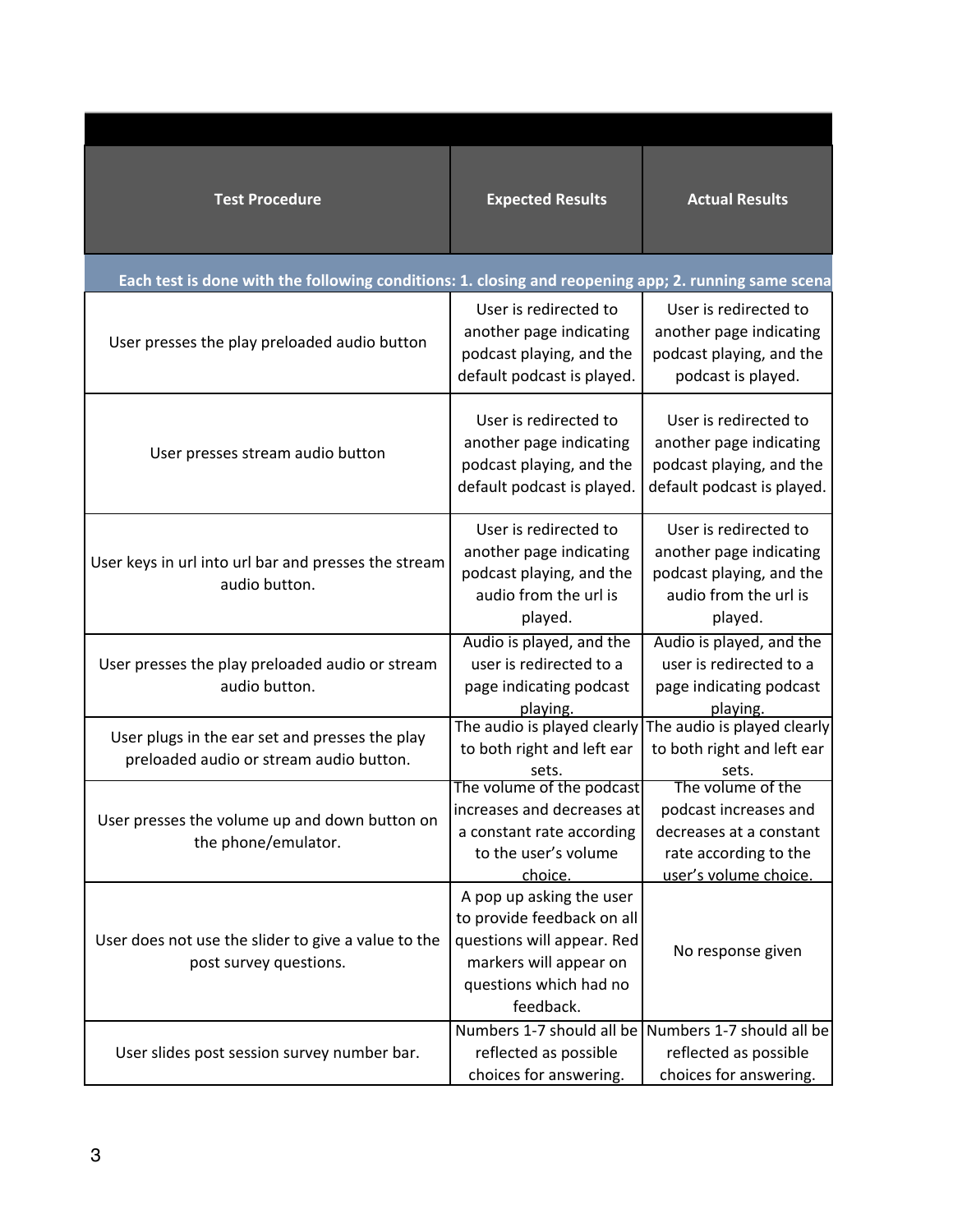| User presses beginner/intermediate/advanced<br>meditation buttons. | Information regarding the<br><b>Meditation program</b><br>should appear. | No information was<br>shown. |
|--------------------------------------------------------------------|--------------------------------------------------------------------------|------------------------------|
|--------------------------------------------------------------------|--------------------------------------------------------------------------|------------------------------|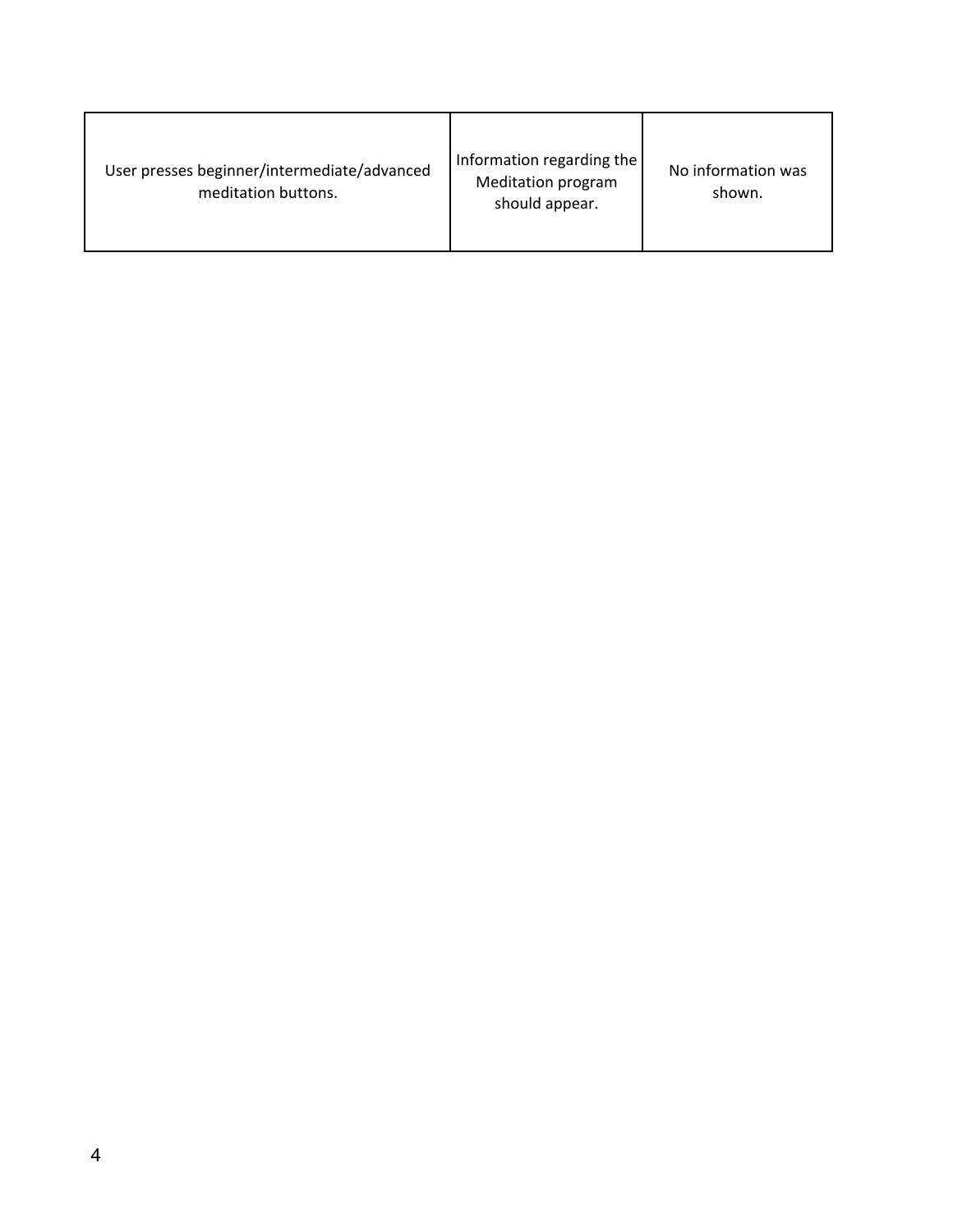|             | Pass/Fail | Remark                        | Resolution |
|-------------|-----------|-------------------------------|------------|
| rio 3 times |           |                               |            |
|             | Pass      |                               |            |
|             | Pass      |                               |            |
|             | Pass      |                               |            |
|             | Pass      |                               |            |
|             | Pass      |                               |            |
|             | Pass      |                               |            |
|             | Fail      | Submit button not implemented |            |
|             | Pass      |                               |            |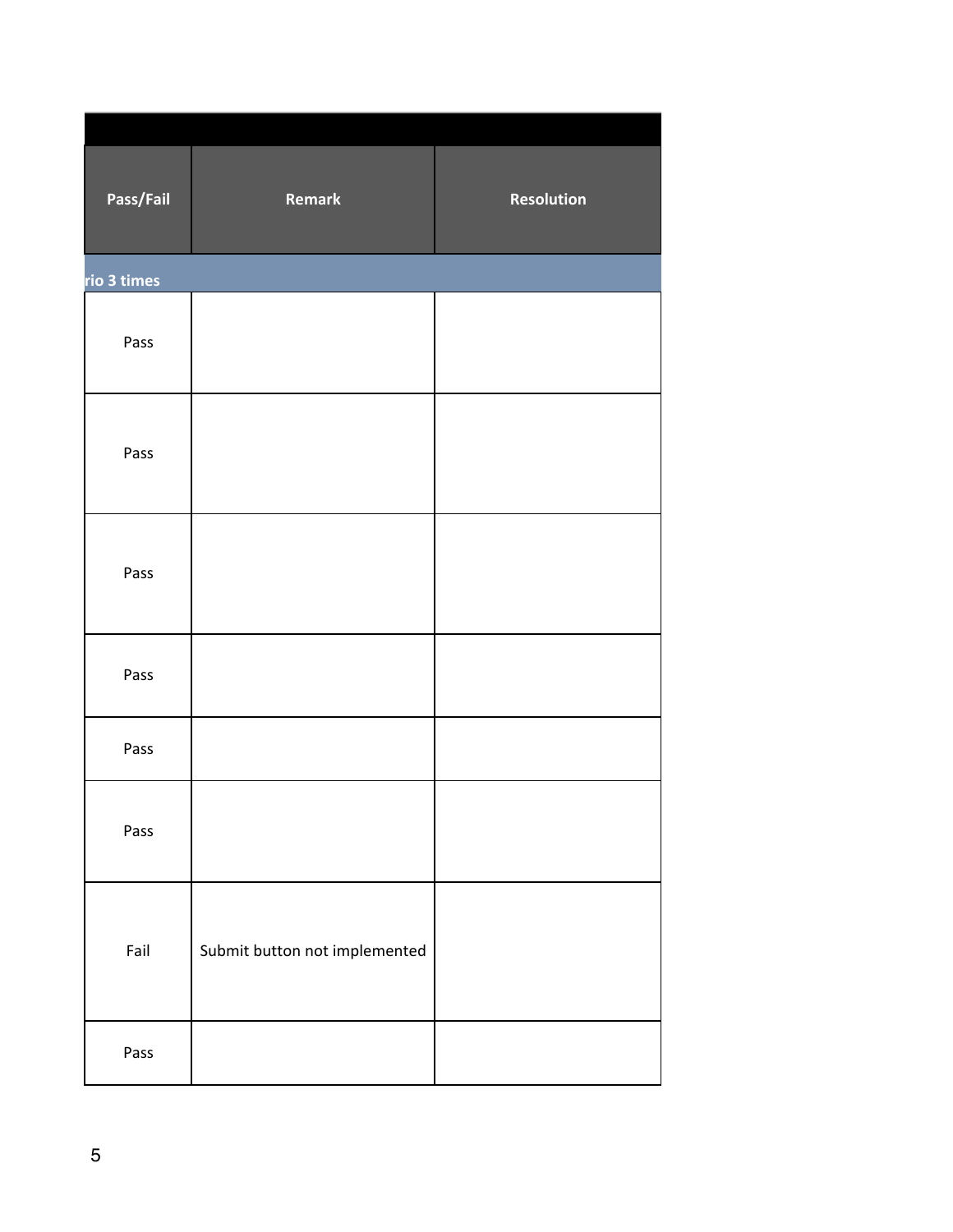| Fail | Radio button shows no<br>information upon clicking. |  |
|------|-----------------------------------------------------|--|
|------|-----------------------------------------------------|--|